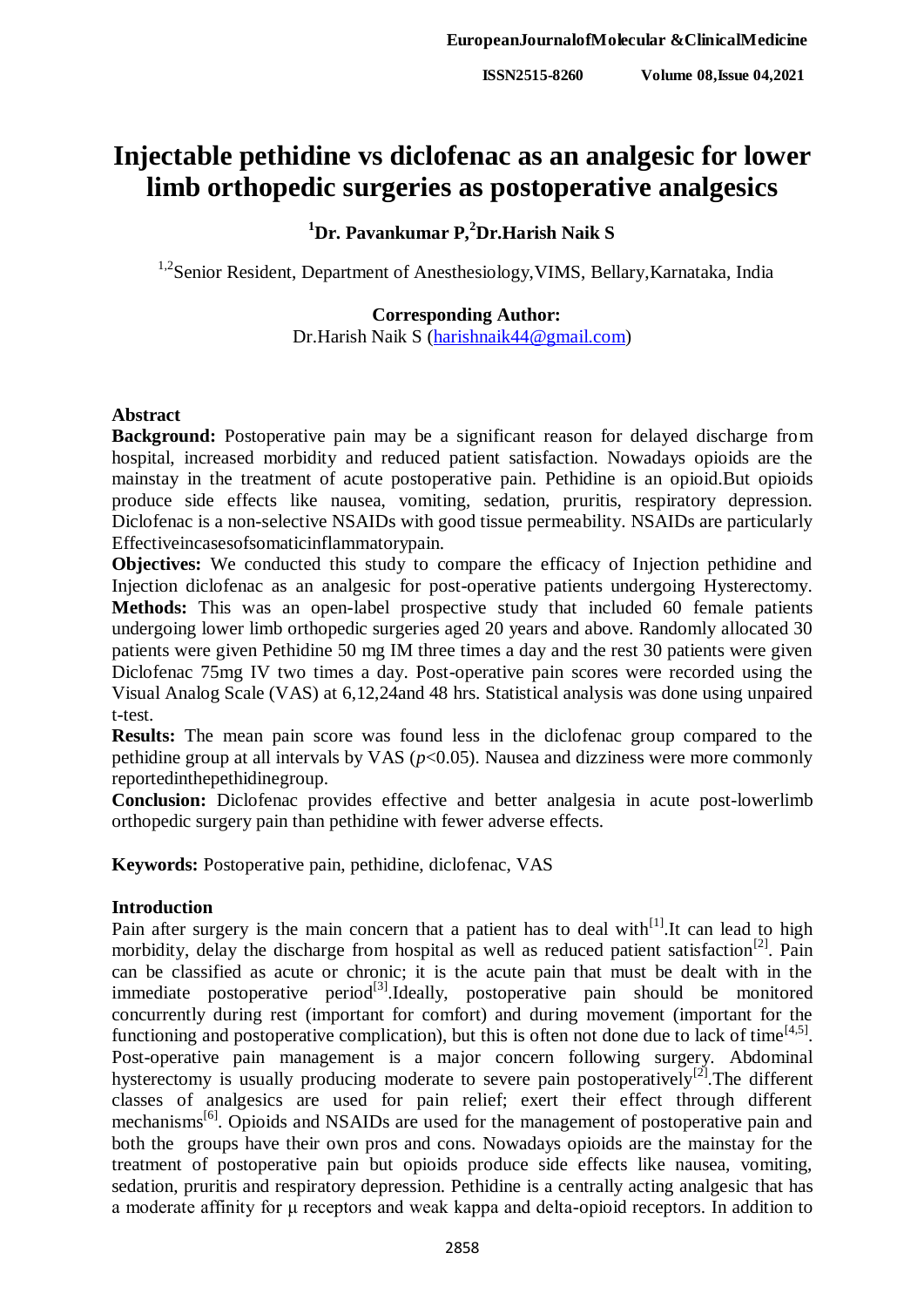#### **EuropeanJournalofMolecular &ClinicalMedicine**

#### **ISSN2515-8260 Volume 08,Issue 04,2021**

μ receptor agonist, pethidine enhances the function of the spinal descending inhibitory pathway by inhibiting neuronal reuptake of 5-hydroxytryptamine and norepinephrine also inhibits the release of 5 hydroxytryptamine.

On the other hand, non-steroidal anti-inflammatory drugs are alternative to opioids as they are devoid of opioid related side effects, yet provide effective analgesia along with antipyretic and anti-inflammatory action. Diclofenac is a non-selective NSAID belonging to an acetic acid group. NSAIDs inhibit the biosynthesis of prostaglandins by preventing the substrate arachidonic acid from binding to the COX enzyme active site. The COX enzymes are COX-1 and COX-2 isoenzymes. COX-2 expression can be induced by inflammatory mediators in many tissues and has a role in the mediation of pain, inflammationand fever. Peripheral blocking of prostaglandin synthesis and central inhibition of COX-2 plays a very important role in nociception<sup>[7]</sup>.

Pain that accompanies inflammation and tissue injury probably results from local stimulation of pain fibers and enhanced pain sensitivity. NSAIDs are particularly effective when inflammation has caused sensitization of pain. The aim of our study was to compare the efficacy of Injection pethidine and Injection diclofenac as an analgesic for postoperative patients undergoing lowerlimb orthopedic surgeries. We also aimed to assess the costeffectiveness between Injection pethidine and Injection diclofenac.

# **MaterialsandMethods**

This was an open-label prospective, comparative study conducted in orthopedic ward at a tertiary care hospital over a period of one year. 60 female patients aged above 20 undergoing lower limb orthopedic surgeries were included in the study whereas patients who were sensitive to NSAID and opioids, patients who underwent malignancy surgery, patients with a history of chronic pain, peptic ulceration, bleeding disorders, patients with impaired renal or hepatic functions and patients who were not willing to fill consent form were excluded from the study. The Institutional Ethics Committee's permission was obtained.Written informed consent was provided by every participant at the time of recruitment. Each subject was informed in a detailed and comprehensive manner about the pain assessment scale. Patients fulfilling inclusion criteria were divided into two groups by simple convenient randomization.

- **Group P (30 patients):** Pethidine 50mg IM every 8 hours for 72 hours.
- **Group D (30 patients):**Diclofenac 75 mg Intravenous every 12 hours for 72 hours.

All patients were given spinal anesthesia as per standard protocol (bupivacaine 0.5%+ Injection fentanyl 25 mcg) and received diclofenac suppository post-operative immediately followed by Injection pethidine or Injection diclofenac for 2days.

Assessment of pain was done using Visual Analogue Scale  $(VAS)^{[8]}$  score, scored 0 to 10 where 0 indicates no pain, whereas 10 indicates 'Worst pain ever'. The score was assessed postoperatively in the post-operative recovery room at 6, 12, 24 and 48 hours. Any sideeffects were carefully noted.

#### **Statistical analysis**

The data thus collected were tabulated and subjected to unpaired student t-test and analysed with Microsoft Excel office. The confidence limit of the study was kept at 95%, hence a "p Valueless than 0.05 indicated a statistically significant association.

#### **Results**

**Table 1:** Represents the VAS score of both the groups at 6 hrs. 12 hrs. 24 hrs. 48 hrs. time intervals. The score was significantly lower in the diclofenac arm up to 24hrs, thereafter scores were comparable between the groups

| VAS score     | Group P      | Group D      | <b>P-value</b> |
|---------------|--------------|--------------|----------------|
| hrs.          | o.o          | 752<br>ر ر., | $0.008**$      |
| $\gamma$ hrs. | ר ר<br>ر ر., | 6.63         | በ በ13*         |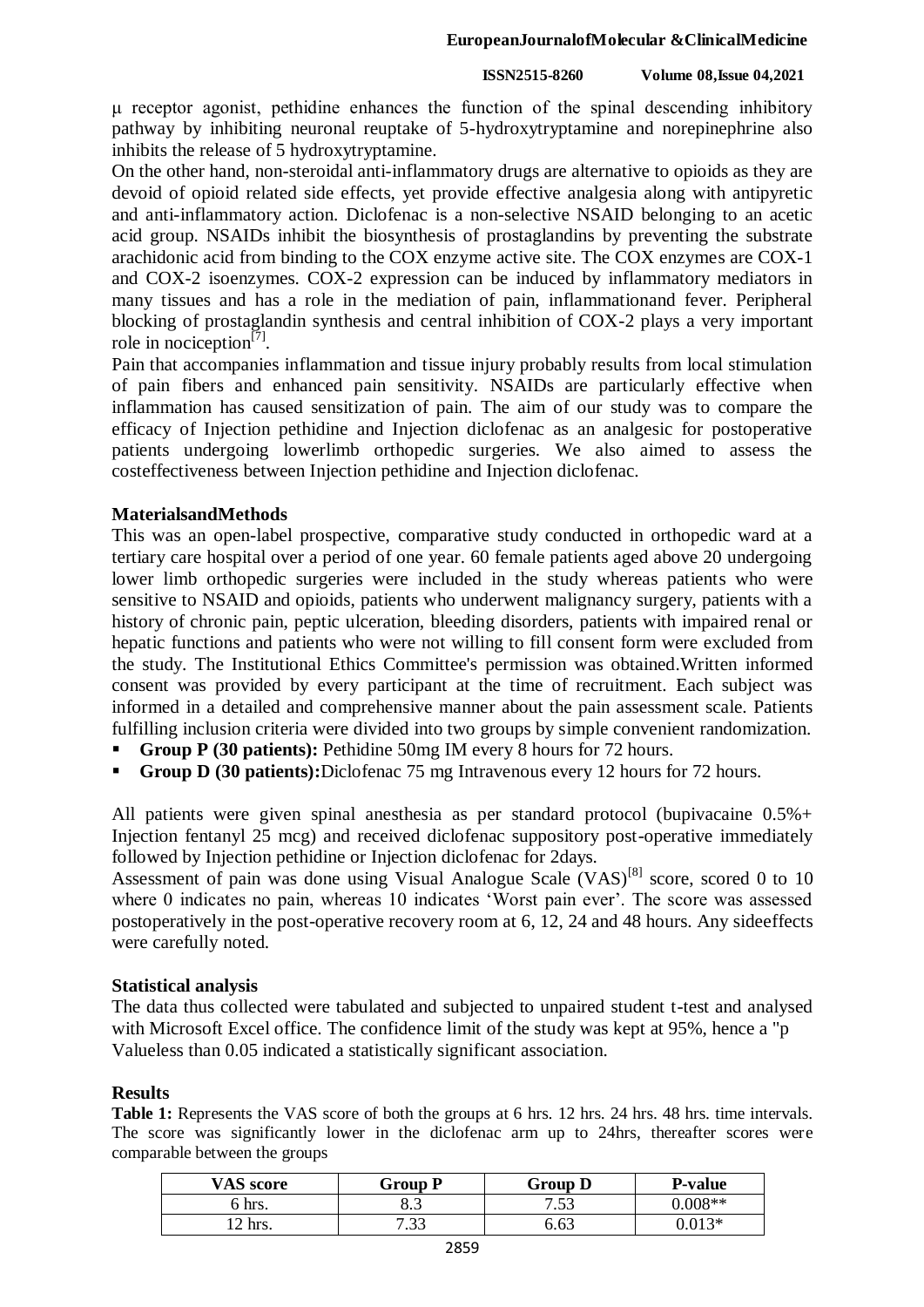#### **EuropeanJournalofMolecular &ClinicalMedicine**

**ISSN2515-8260 Volume 08,Issue 04,2021**

|                                                                                                  | ຸນ . ມ |  |  |  |
|--------------------------------------------------------------------------------------------------|--------|--|--|--|
|                                                                                                  | .      |  |  |  |
| $\sim$ 1-20 each $n \le 0.05$ * $n \le 0.01$ ** when comparison done between groups by Student t |        |  |  |  |

 $N=30$  each,  $p<0.05^*$ ,  $p<0.01^{**}$  when comparison done between groups by Student ttest.



**Fig 1:** Represents the adverse drug reactions which we came across during our study period. In the pethidine group, 16 patients experienced nausea, 10 patients experienced dizziness, 2 patients

experienced rash and 1 patient experienced constipation. While in the diclofenac group, 13 patients experienced nausea, 2 patients experienced vomiting, 4 patients experienced dizziness and 3 patients experiencedrash.

### **Discussion**

Recently the concept of postoperative pain relief is regarded as a time-dependent maximization of patient's comfort with safer and cheaper analgesics.

In our study, we observed, diclofenac was more efficacious up to 24 hrs. postoperatively in both the VAS scale. After 24 hrs. efficacy was almost equivalent in both groups. No patient required rescue medication in either of the groups.

Shukla AK *et al*. in their study observed that the analgesic effect of diclofenac in 1st 24 hrs.is significantly greater than pethidine for postoperative pain  $[2]$ .

Merrikhihaghi S *et al.*, in their study, has demonstrated the analgesic effect of diclofenac is 3.21 times more cost-effective than pethidine with the same efficiency and for post-cesarean pain[11].Sahil S *et al*. concluded that the diclofenac suppository provides a better quality of postoperative analgesia as compared to pethidine when used as pre-emptive analgesia $^{[12]}$ .

Joshi V *et al*. in their study concluded that diclofenac suppository is a better alternative to pethidine because it has shown a better analgesic effect on postoperative pain<sup>[13]</sup>. The surgical procedure causes local tissue damage, resulting in the release of inflammatory

mediators like prostaglandins, histamine, serotonin, bradykinin, substance P and other mediators, production of noxious stimuli, and irritation of free nerve endings and nociceptors (nociceptive pain). Diclofenac being an NSAIDS causes inhibition of cyclooxygenase(COX), which catalyzes the formation of prostaglandins from arachidonic acid, this justifies that in postoperative inflammatory conditions diclofenac affords quick relief of pain and wound  $\mathrm{o}$ edema $^{[14]}$ .

There were a few limitations to the study. The sample size we considered was small. This was a short term study so we were unable to assess long term adverse reactions. Also, drugs were given by the same investigator, so blinding was not done. Diclofenac is a peripherally acting analgesic agent, so the adverse effects were also relatively fewer as compared to pethidine which is a centrally acting agent.